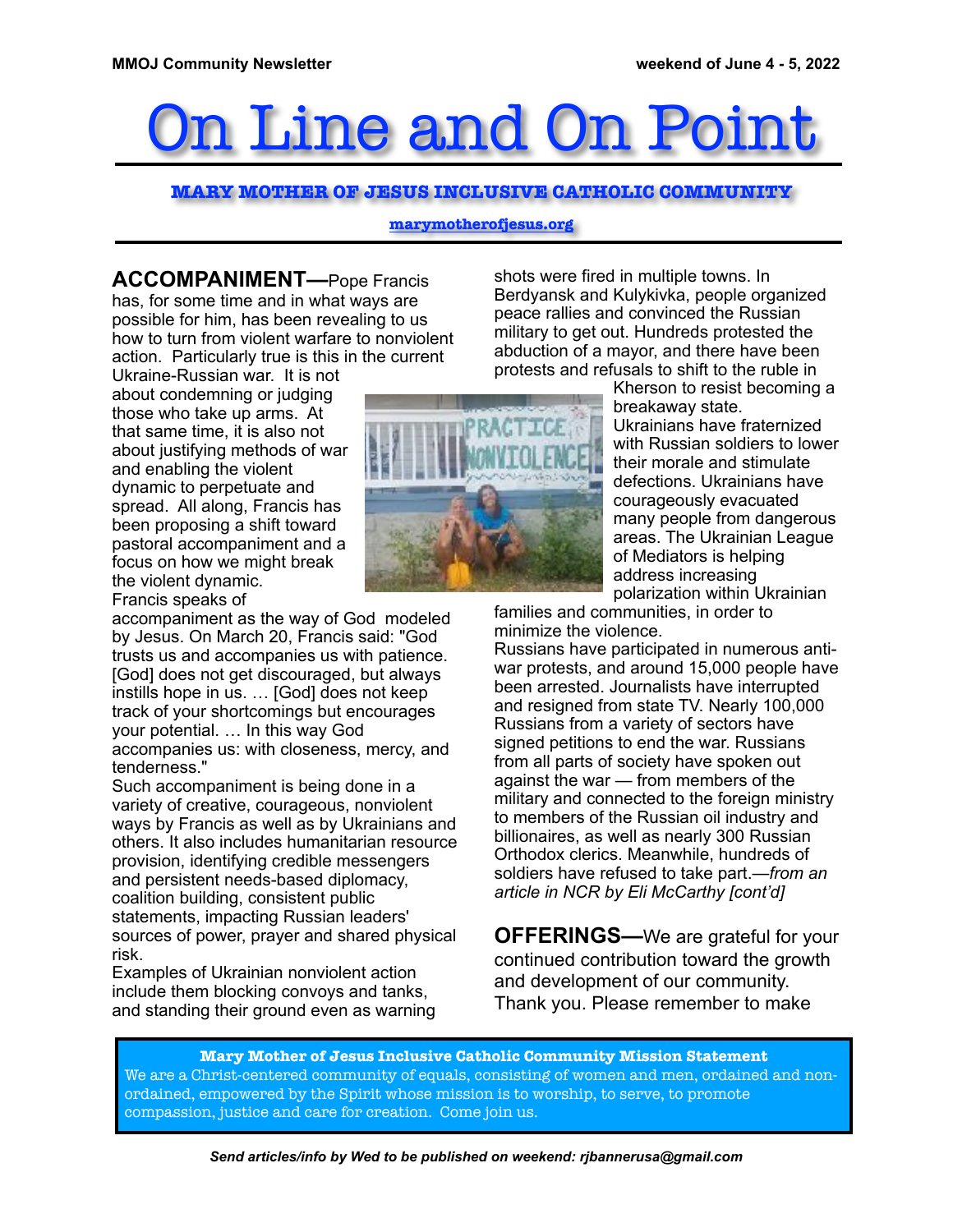your regular donations to MMOJ by sending your check to MMOJ % St. Andrew UCC, 6908 Beneva Road, Sarasota. FL 34238.

**Remember**: MMOJ continues to donate 5% of all received offerings each month to Outreach, which will continue to focus on real issues of food and hunger in our surrounding communities.

**OUTREACH—The current recipient of** our offered financial support is All Faiths Food Bank of Sarasota [AFFB] in its task of providing food for hungry and needy families and children. Please be generous.

### **MOVIE CORNER**

Thanks this week to Suzanne and Jerry Bires for their recommendation of the Amazon Prime Video original series **The Outlaws**. This comedy drama stars Stephen Merchant, Christopher Walken and Rhianne Bareto. The series centers on a group of people sentenced to community service renovating a derelict building in Bristol where they are united in unexpected ways..*—Beth Ponce* Send your suggestions for movies to watch, to ponce.beth@gmail.com

## **ACCOMPANIMENT [part two]—**

For Francis, accompaniment is about not perpetuating the violent dynamic as much as possible. For instance, here are additional ways of supporting peacebuilders and nonviolent activists in Ukraine: creating coordination hubs with diplomatic, legal and material assistance; amplifying their stories; supporting unarmed civilian protection units already on the ground; sending waves of peacebuilder or religious leader delegations to Kyiv and perhaps other

cities in Ukraine; and encouraging a focus on diplomatic solutions. "There was a time, even in our churches, when people spoke of a holy war or a just war," the pope told Russian Orthodox Patriarch Kirill in their March 16 video meeting. "Today we cannot speak in this manner. A Christian awareness of the importance of peace has developed. Wars are always uniust, since it is the people of God who pay. Our hearts cannot but weep before the children and women killed, along with all the victims of war. War is never the way." At the same time, the pope is not calling us to passivity or surrender in the face of aggression, as he made clear in his message for the 2017 World Day of Peace. As he told an Italian women's group in March: "The real answer is not more weapons, more sanctions, or more political-military alliances," but rather a different approach, "a different way of governing the world." What is the way about? Francis points to the school of Jesus, of Gandhi and particularly of "women who have cultivated and cherished life."

In their 2011 volume, Why Civil Resistance Works, researchers Erica Chenoweth and Maria J. Stephan analyzed more than 300 contemporary cases and showed that nonviolent resistance is twice as effective as violent resistance and at least 10 times more likely to lead to durable democracy, including against authoritarians. Additional research has corroborated these patterns. This is notable in light of many claims that violent resistance is necessary to defend democracy. Francis invites us into recognizing conflict as a process with a long-term view, both forward and backward.

*STAFF—Russ Banner, editor; Joan Pesce, Lee Breyer, Anna Davis, text review; Beth Ponce and Dotty Shugrue, features*